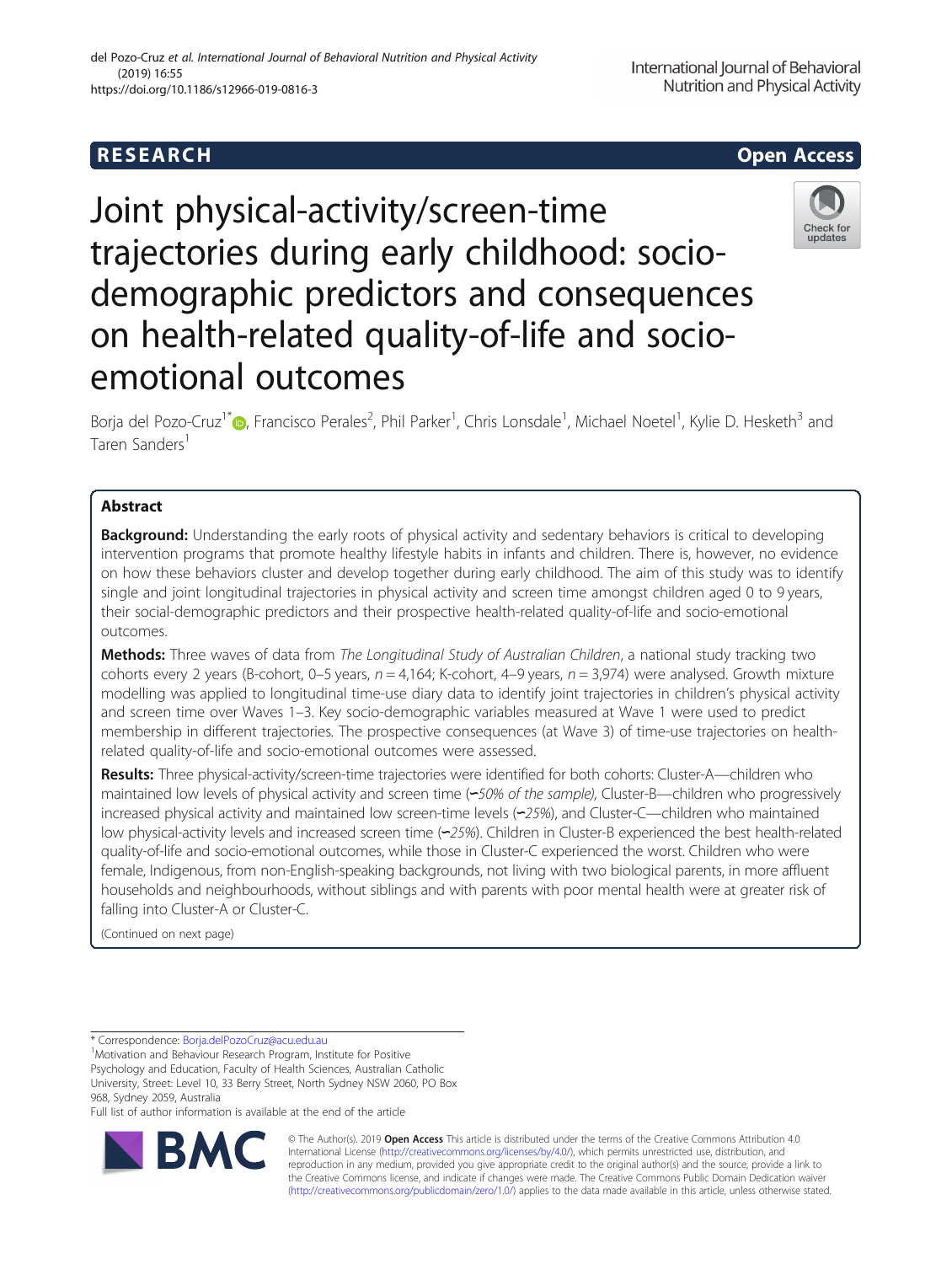## (Continued from previous page)

Conclusion: Our findings identified which children are most at-risk of falling into time-use trajectories that lead to poor health-related quality-of-life and socio-emotional outcomes later in life, increasing our ability to monitor, detect and prevent these suboptimal behaviours prior to their onset.

Keywords: Time use, Trajectory analysis, Physical activity, Screen time, Child development, Health

# Background

Increasing physical activity and reducing sedentary behaviors improves children's health and wellbeing [[1](#page-11-0)–[5](#page-11-0)]. For instance, recent systematic reviews conclude that physical activity is positively associated with a broad range of psychological, cognitive, and cardio-metabolic child outcomes, while sedentary behaviours are negatively associated with these outcomes [[6](#page-11-0)–[9](#page-11-0)]. However, most existing studies are based on cross-sectional data [\[8](#page-11-0), [9](#page-11-0)], which precludes examination of within-individual changes over time. Researchers are beginning to examine childhood screen-time and physical-activity behaviors as longitudinal trajectories [[10](#page-11-0)–[14\]](#page-11-0). These designs are unique in that they make the most of prospective datasets to generate novel insights on developmental dynamics; they allow prediction, with some degree of confidence, of the number and characteristics of children who will experience trajectories towards healthier or unhealthier behaviors over their childhood. This knowledge is critical to devising targeted and efficient early intervention programs aimed at developing healthy lifestyle habits from the first years of life. Intervening in the earliest years of life shifts the focus from remedial to preventive strategies, and reduces the burden on the public health system.

To date, this body of research [[12](#page-11-0)–[14\]](#page-11-0) includes largely studies examining physical-activity trajectories [\[10](#page-11-0)–[14](#page-11-0)], with a smaller pool of studies also considering TV-viewing [[10](#page-11-0)] and sedentary-behavior [\[11\]](#page-11-0) trajectories. For example, a study of 438 children aged 0–5 years in New Zealand identified four prevailing physical-activity trajectories (constantly low, increasing, decreasing and constantly high) and a similar set of trajectories for sedentary behaviors [[11](#page-11-0)]. These trajectories were significantly associated with subsequent adiposity: children who maintained high levels of physical activity since birth had less fat mass by age 5 than children who experienced declining or stable physical-activity levels [[11](#page-11-0)].

Despite its significant value, this pioneering research [[10](#page-11-0)–[14\]](#page-11-0) remains limited in several ways. First, it treats sedentary behaviors (including screen time) and physical activity as separate constructs, not recognising that time spent in one domain might be intertwined with time spent in the other via potential substitution effects and latent lifestyle choices [[15](#page-11-0)]. Second, it does not identify the characteristics of children who fall into different developmental trajectories (e.g., their gender, ethnicity, or socio-

economic background). Third, it does not consider the consequences of trajectories on broader childhood physical and mental health outcomes (only adiposity). Finally, it relies on small, community, or non-probability samples.

In this study, we analyse longitudinal time-use diary data from two national cohorts of Australian children aged 0–5 and 4–9 years using state-of-the-art nonparametric growth mixture models. To our knowledge, we are the first to describe single and jointly-determined trajectories in screen time and physical activity over early childhood, paying attention to how these behaviors cluster and develop together. We also believe that we are also the first to examine the socio-demographic factors predicting membership in different time-use trajectories, and assess their consequences on health-related quality-of-life (HRQoL) and socio-emotional outcomes. Collectively, these analyses yield unique and important insights about which children are most at-risk of falling into time-use trajectories that lead to poor HRQoL and socio-emotional outcomes later in life, increasing our ability to monitor, detect, and prevent these suboptimal behaviours prior to their onset.

# Method

#### Dataset

We used data from The Longitudinal Study of Australian Children (LSAC), a population-based study which tracks every 2 years two cohorts of children aged 0/1 years (B-cohort) and 4/5 years (K-cohort) at inception in 2004. The data were collected using a complex, probabilistic methodology that yielded a highly-representative sample of Australian children of those ages. The analyses were based on data from the first three LSAC waves for the B-cohort (ages  $0/1$ ,  $2/3$  &  $4/5$ ) and the K-cohort (ages 4/5, 6/7 & 8/9). Data from subsequent waves could not be included due to significant changes in the design of the time-use diary instrument [[16\]](#page-11-0). The initial study wave accomplished an overall response rate of 67% in the B-cohort and 62% in the K-cohort, with Wave 3 retention rates of 86% for the B-cohort and 87% for the Kcohort. Further details on the LSAC methodology have been published elsewhere [\[17](#page-11-0)].

# Children's time use

The measures of children's physical activity and screen time were derived from LSAC's time-use diaries. This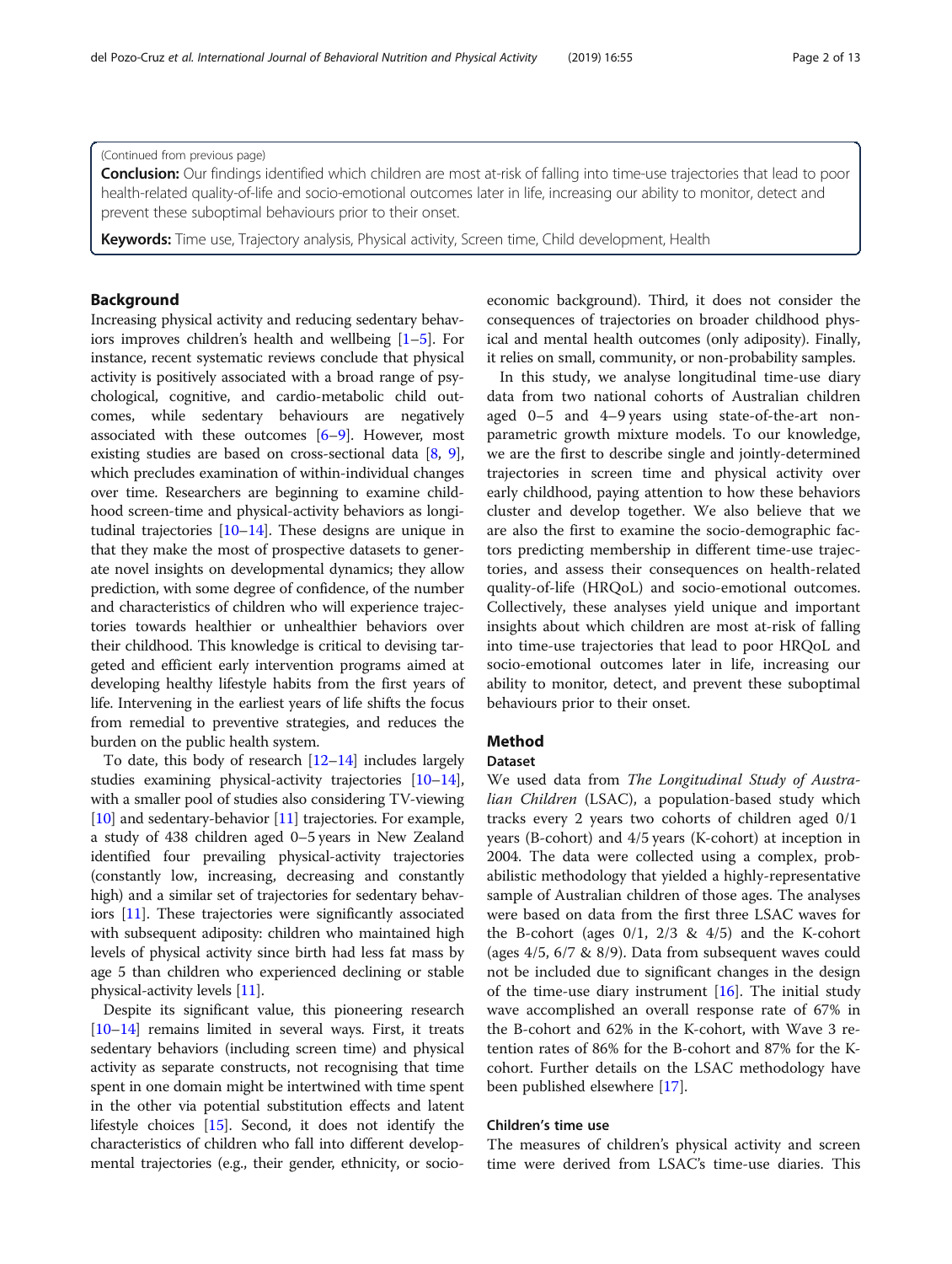instrument was completed by a child's guardian for one weekday and one weekend day. All child activities were recorded every 15 min for all waking hours using predetermined codes [\[16\]](#page-11-0). The time-use codes allocated to physical activity and screen time for each wave and cohort are shown in Online Additional file [1.](#page-10-0) Missing data on child activities in each of the 96 time blocks was dealt with through a two-step procedure. First, we calculated the modal activity in each 15-min time block across subgroups defined by cohort  $(B/K)$ , wave  $(1/2/3)$ , day type (weekday/weekend), and day-time (each 15-min block). We then use the calculated modes to impute observations with missing data for children in each subgroup. For example, if a child had missing data on the activity he/she conducted between 10 am and 10.15 am on a weekday, the most frequent activity undertaken on that time and day by other children of the same cohort and age would be imputed. Weekly measures of children's physical activity and screen time were constructed as follows: (weekday total\*5) + (weekend total\*2). To prevent over-influential outliers from affecting the analyses, values in the time-use variables that were greater than the 99th percentile of the variable distribution were topcoded (i.e., they were substituted with the value of the 99th percentile). Time-use diary data were available for 67% ( $n = 18,643$ ) of the observations in LSAC waves 1– 3. We subsequently excluded cases with missing information on the day of the week in which the diary was completed  $(n = 43)$ , with two weekdays or two weekend days instead of one of each  $(n = 311)$ , and with missing information on either of the two diaries  $(n = 224)$ . This resulted in an unbalanced sample comprising 17,406 observations from 8,143 children distributed as follows: 9, 263 observations from 4,164 B-cohort children (Wave  $1 = 3,454$ ; Wave  $2 = 3,072$ ; Wave  $3 = 2,737$ ) and 8,802 observations from 3,979 K-cohort children (Wave  $1 = 3$ , 149; Wave  $2 = 2,984$ ; Wave  $3 = 2,669$ ).

We computed time-use trajectories separately for children in the B- and K–cohorts, given their different longitudinal age profiles. To do so, we first dealt with missing data in the time-use variables due to wave nonresponse through the copy mean imputation approach, a two-step procedure in which linear interpolation based on existing data is first used to impute a value and then the value is shrunk toward the average trajectory [\[18](#page-11-0)]. Therefore, full trajectories were retrieved for the 4,164 B-cohort and 3,979 K-cohort children observed at least once. Non-parametric, expectation-maximisation growth mixture modelling was then used to identify clusters of children experiencing similar single and joint physical activity and screen time trajectories. To extract the optimal number of clusters and ensure convergence, 20 iterations of the K-means algorithm were performed. The optimal number of clusters (i.e., trajectories) was

determined using the Calinski/Harabatz criterion [\[19](#page-11-0)]. This involved calculating a ratio between measures of dissimilarity between and within clusters across solutions with different numbers of clusters. The solution with the highest value was then deemed optimal and used in the analyses [[19\]](#page-11-0).

#### Socio-demographic predictors

Measured variables included child's gender (male/female), age (in months), Indigenous background (yes/no), birth weight at or below 2.5 kg. (yes/no), area-level socio-economic background (Socio-Economic Index for Areas [\[20](#page-11-0)]), main carer's mental health (Kessler 6 scale [[21\]](#page-11-0)), main language spoken at home (English/other), weekly parental income (adjusted to 2008 prices using the Consumer Price Index), and whether the study child lived with siblings (yes/no) and two biological parents (yes/no) (for descriptive statistics, see Table [1\)](#page-3-0). These predictors were selected due to their inclusion and predictive power in previous studies of screen time, physical activity, and/or child outcomes [[22](#page-11-0)–[25](#page-11-0)].

# Child outcomes

Children's health-related quality-of-life (HRQoL) was assessed via the Paediatric Quality of Life Inventory (PedsQL), a 23-item parent-reported instrument  $[26]$  $[26]$ . This instrument has demonstrated reliability, validity, sensitivity and responsiveness for parental reports of children ages 2–18 years, and is related in meaningful ways to key constructs in paediatric healthcare [[27](#page-11-0)]. The analyses considered the PedsQL Total Score and three subscales (physical, social, and emotional functioning), all of which ranged from 0 to 100. Higher PedsQL scores denote better HRQoL in children. Children's socio-emotional outcomes were assessed via the Strengths and Difficulties Question-naire (SDQ), a 25-item parent-reported instrument [[28](#page-11-0)]. This measure has demonstrated sound psychometric properties—such as reliability and validity—among Australian children [[29](#page-11-0)]. Both the SDQ Total Score (range: 0– 40) and its four subscales (conduct problems, emotional problems, hyperactivity/inattention and peer problems; range: 0–10) were used. Higher SDQ scores denote more socio-emotional problems.

#### Estimation strategy

Multinomial logistic regression models were fitted to examine how socio-demographic factors measured at Wave 1 predicted membership in different physicalactivity/screen-time trajectories over Waves 1–3. Their results are reported as odds ratios (ORs) and their magnitude illustrated through average marginal effects (AMEs) [\[30](#page-11-0)]. Ordinary least squares regression models were used to examine the associations between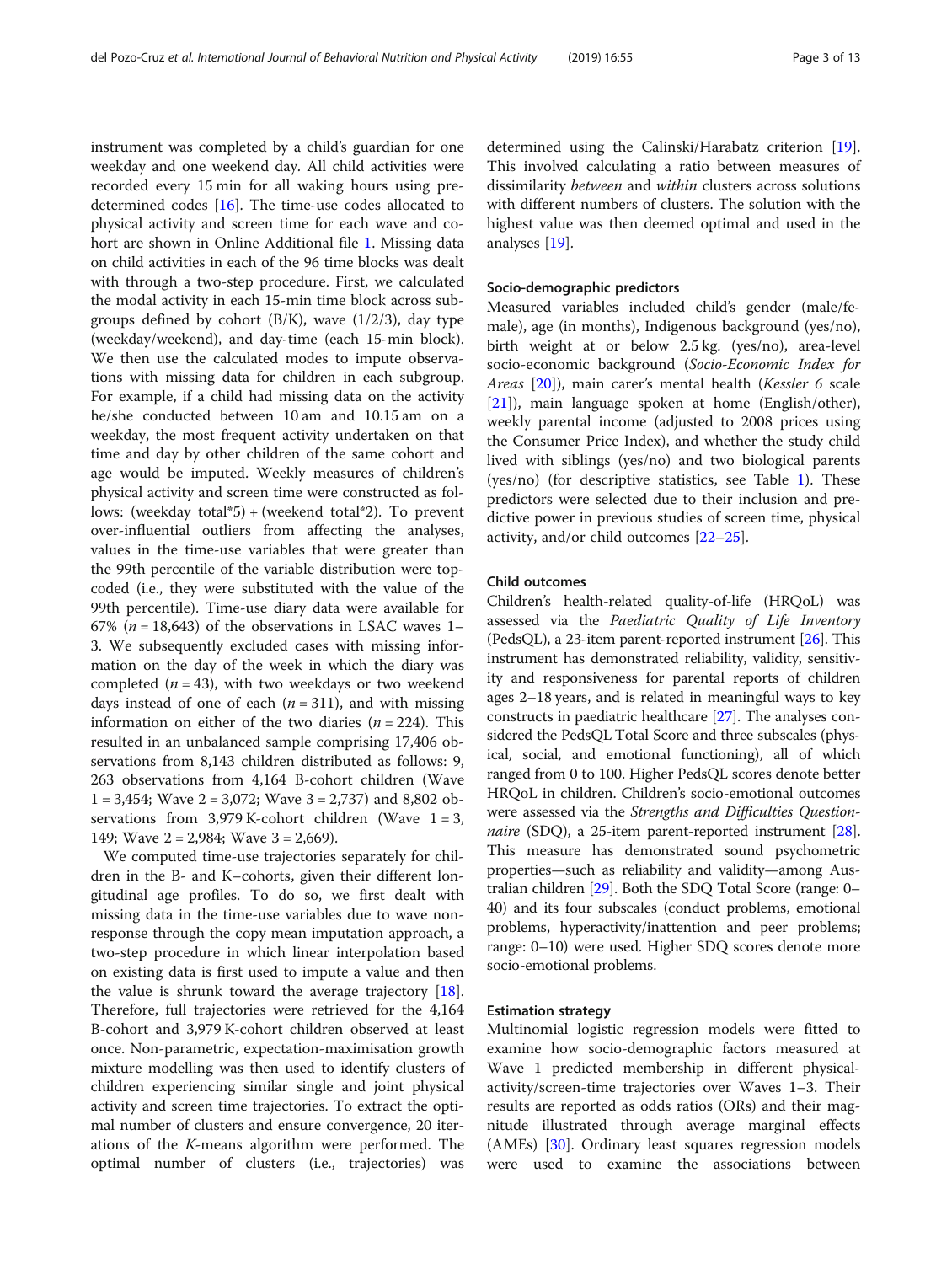|                                         | B-cohort (0-5 years) | K-cohort (4-9 years) |
|-----------------------------------------|----------------------|----------------------|
|                                         | Mean (SD) or %       | Mean (SD) or %       |
| Time use (Waves 1 to 3)                 |                      |                      |
| Physical activity (hours/week)          |                      |                      |
| Wave 1                                  | 8.04 (7.84)          | 11.35 (6.87)         |
| Wave 2                                  | 9.99 (7.04)          | 10.47(7.14)          |
| Wave 3                                  | 9.53(7.15)           | 11.20 (8.13)         |
| Screen time (hours/week)                |                      |                      |
| Wave 1                                  | 2.05(3.19)           | 11.71 (7.44)         |
| Wave 2                                  | 8.78 (5.97)          | 10.76 (7.18)         |
| Wave 3                                  | 10.40 (7.04)         | 13.25 (8.66)         |
| Child outcomes (Wave 3)                 |                      |                      |
| Health-related quality-of-life (PedsQL) |                      |                      |
| Total score (0-100)                     | 82.48 (9.66)         | 80.60 (11.81)        |
| Physical health (0-100)                 | 84.78 (10.45)        | 84.06 (13.76)        |
| Social health (0-100)                   | 84.30 (14.20)        | 80.00 (17.14)        |
| Emotional health (0-100)                | 74.62 (13.91)        | 73.37 (15.54)        |
| Socio-emotional outcomes (SDQ)          |                      |                      |
| Total score (0-40)                      | 7.92 (4.56)          | 7.08(5.10)           |
| Hyperactivity (0-10)                    | 3.16(2.04)           | 3.05 (2.31)          |
| Peer problems (0-10)                    | 1.33 (1.46)          | 1.37(1.60)           |
| Conduct problems (0-10)                 | 2.05(1.74)           | 1.22 (1.40)          |
| Emotional problems (0-10)               | 1.38(1.45)           | 1.45(1.66)           |
| Predictors/covariates (Wave 1)          |                      |                      |
| Female, yes, %                          | 48.41                | 47.76                |
| Indigenous, yes, %                      | 2.61                 | 2.13                 |
| SEIFA (0-14)                            | 10.08 (0.80)         | 10.10 (0.79)         |
| Low birth weight, yes, %                | 5.32                 | 6.42                 |
| Main caregiver mental health (0-5)      | 4.44(0.55)           | 4.50 (4.43)          |
| English as first language, yes, %       | 92.32                | 90.79                |
| Siblings, yes, %                        | 22.18                | 38.33                |
| Two biological parents, yes, %          | 92.94                | 87.42                |
| Parental income (AU\$ per week)         | 1,307.11 (1,029.13)  | 1,387.06 (1,068.16)  |

<span id="page-3-0"></span>Table 1 Descriptive statistics on the study sample

LSAC data, Waves 1-3. PedsQl Pediatric Quality of Life inventory, SDQ Strengths and Difficulties Questionnaire, SEIFA Socio-Economic Index for Areas

membership in different physical-activity/screen-time trajectories over Waves 1–3 and children's HRQoL and social-emotional outcomes at Wave 3. These models were adjusted for the socio-demographic factors measured at Wave 1 to reduce the risk of confounding. We report both unstandardized and standardized beta coefficients for these models. The latter are informative of the effect sizes (ES) [[31\]](#page-11-0). The estimation samples range from 2,062 to 2,219 children, depending on missing data in the control and outcome variables used (see Online Additional file [2\)](#page-10-0). All regression models were estimated separately for the B- and K-cohorts and conducted using  $R$  software version 3.4.4 [[32](#page-11-0)]. A range of sensitivity analyses was performed to test the robustness of the findings to different methodological decisions with satisfactory results (see Online Additional file [3](#page-10-0)).

# Results

## Time-use trajectories

Figure [1](#page-4-0) displays the identified *single* physical-activity and screen-time trajectories. For B-cohort children, a two-cluster solution for physical-activity trajectories (Cluster-A: consistently low activity, 63.8% of children;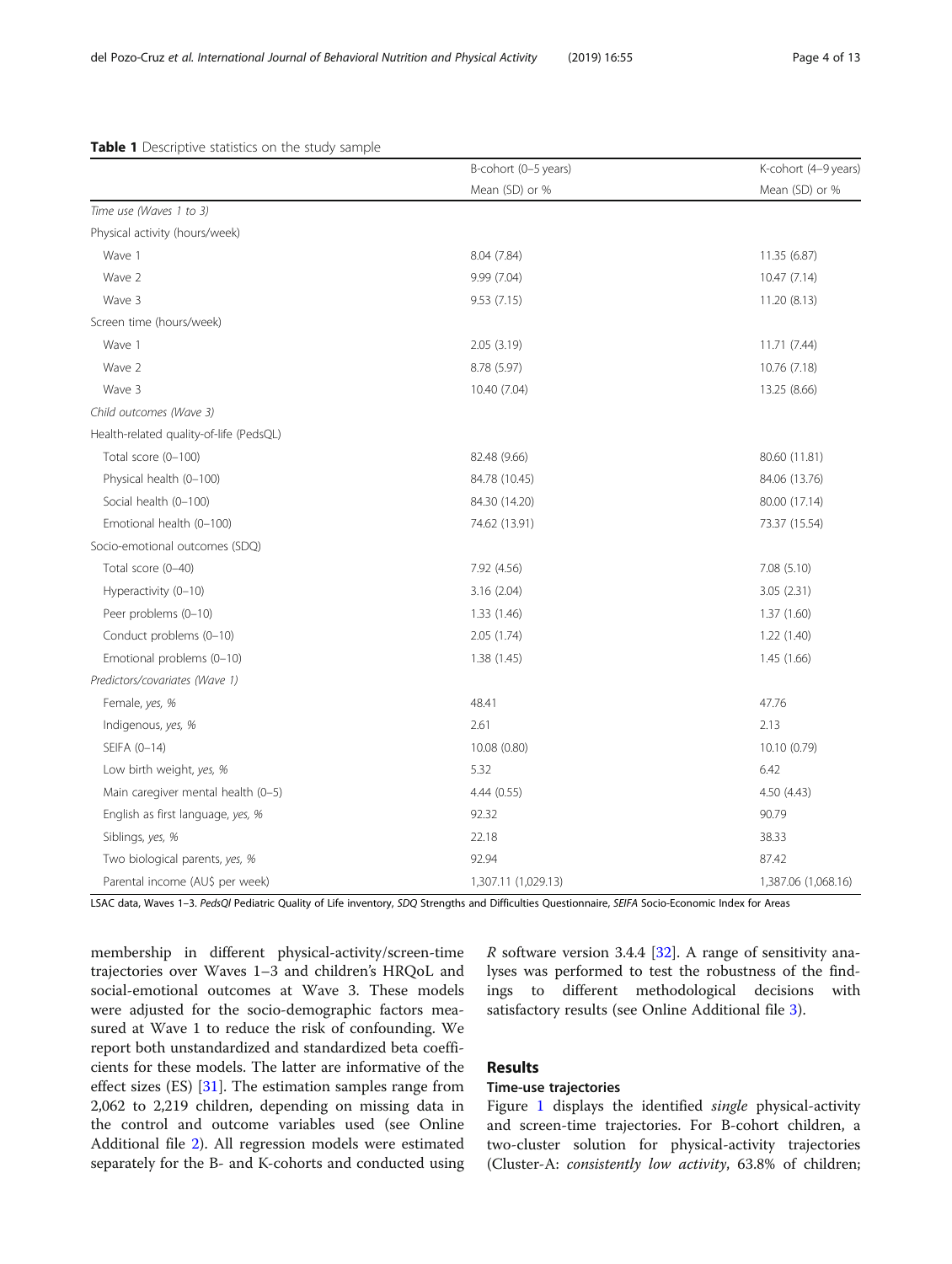<span id="page-4-0"></span>

Cluster-B: consistently high activity, 36.2% of children) and a two-cluster solution for screen-time trajectories (Cluster-A: moderate-increasers; Cluster-B: 68%; rapid increasers, 32%) were identified (Fig. 1). For K-cohort children, two-cluster solutions were identified for trajectories in both physical activity (Cluster-A: steady decliners, 63.2%; Cluster-B: late increasers, 36.8%) and screen time (Cluster-A: maintainers, 60%; Cluster-B: late increasers, 40%) (Fig. 1).

Figure [2](#page-5-0) displays the identified joint physical-activity/ screen-time trajectories. A three-cluster solution for joint physical-activity/screen-time trajectories was identified for B-cohort children. The first cluster comprised children who maintained low levels of physical activity and screen time over time (Cluster-A: low activity-low screen, 48.2%), the second comprised children who progressively increased their physical activity levels and maintained low levels of screen time (Cluster-B: increasing activity-low screen, 27.2%), and the third comprised children who maintained low levels of physical activity and steadily increased their screen time (Cluster-C: low activity-increasing screen, 24.6%). Similar clusters were identified for K-cohort children (Cluster-A: low activitylow screen, 46.2%; Cluster-B: increasing activity-low screen, 29.1%; Cluster-C: low activity- increasing screen, 24.7%) (Fig. [2](#page-5-0)).

#### Predictors of physical-activity/screen-time trajectories

(ORs in Table [2;](#page-5-0) AMEs in Online Additional file [4](#page-10-0)). In the B-cohort, compared to children in the increasing activitylow screen category, those in the low activity-low screen category were significantly more likely to be female  $(OR =$ 1.701,  $p < 0.001$ ; AME = 0.135,  $p < 0.001$ ), have no siblings  $(OR = 0.647, p < 0.001; AME = -0.076, p < 0.001)$ , not live with two biological parents (OR = 0.557,  $p < 0.01$ ; AME =  $-0.101$ ,  $p < 0.05$ ), live in a high socio-economic status area (OR = 1.268,  $p < 0.001$ ; AME = 0.056,  $p < 0.001$ ), have parents with high incomes ( $OR = 1.143$ ,  $p < 0.001$ ; AME = 0.036,  $p < 0.001$ ), and have parents with poorer mental health  $(OR = 0.792, p < 0.05; AME = -0.039, p < 0.05)$ . Compared to children in the increasing activity-low screen category, those in the low activity-increasing screen category were significantly more likely to have no siblings  $(OR = 0.775, p < 0.05; AME = 0.001, p > 0.05)$  and speak English as a second language (OR = 0.603,  $p < 0.05$ ; AME =  $-0.069, p < 0.05$ ).

In the K-cohort, compared to children in the increasing activity-low screen category, children in the low activity-low screen category were significantly more likely to be female (OR = 2.027,  $p < 0.001$ ; AME = 0.181,  $p < 0.001$ ), have no siblings (OR = 0.743,  $p < 0.01$ ; AME =  $-0.047$ ,  $p < 0.05$ ), speak English as a second language  $(OR = 0.501, p < 0.001; AME = -0.121, p < 0.001)$ , and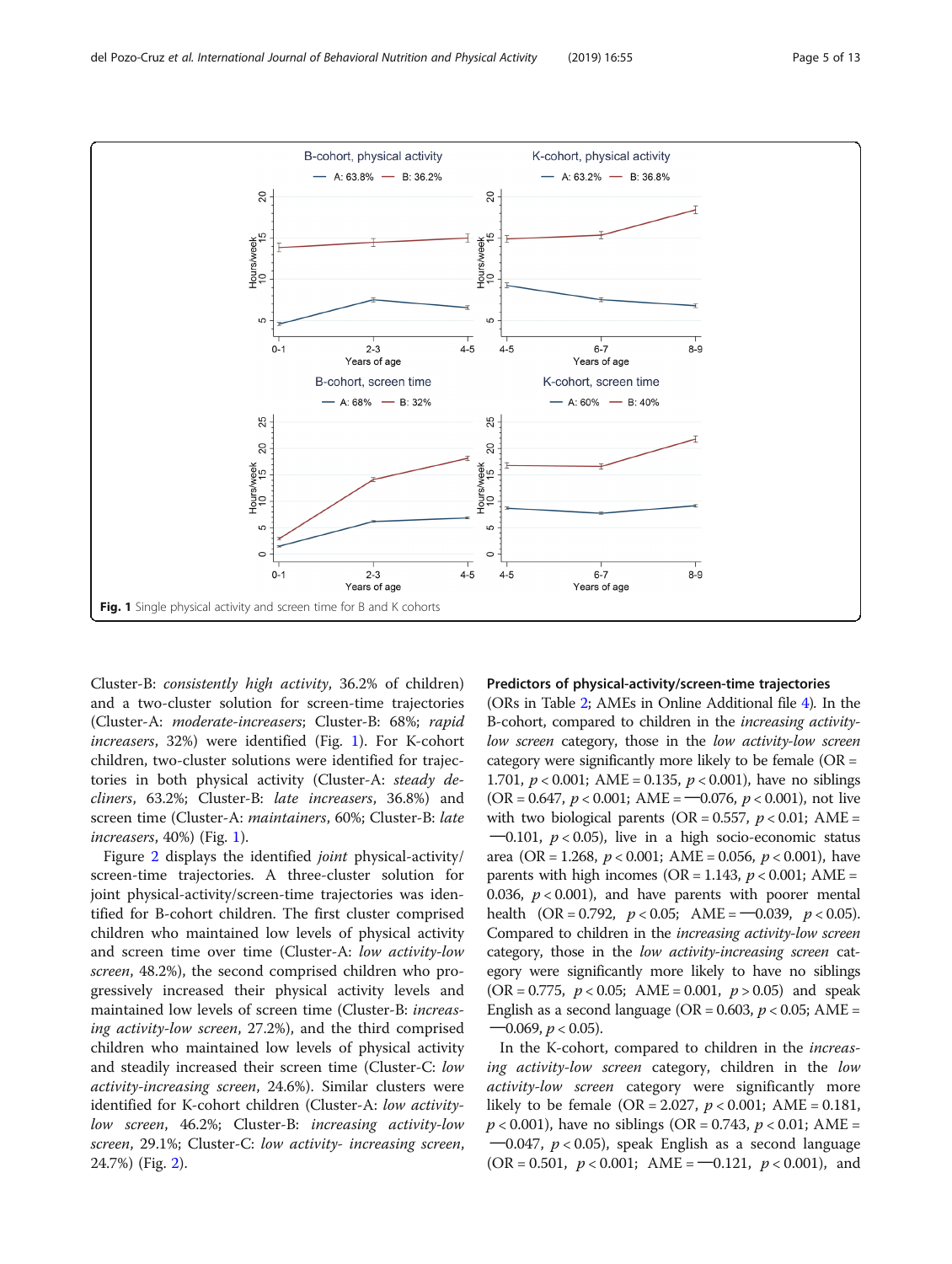<span id="page-5-0"></span>

not live with two biological parents (OR = 0.663,  $p <$ 0.05; AME== $-0.072$ ,  $p < 0.05$ ). Compared to children in the increasing activity-low screen category, those in the low activity-increasing screen category were significantly more likely to have main caregivers with poorer mental health (OR = 0.763,  $p < 0.01$ ; AME = -0.035,  $p < 0.05$ ).

# Physical-activity/screen-time trajectories as predictors of children's HRQoL

(Table [3\)](#page-6-0). In the B-cohort, compared to children in the increasing activity-low screen category, those in the low activity-low screen and low activity-increasing screen categories had lower PedsQL total scores ( $\beta$  =  $-0.96$ , ES =

|  |  | Table 2 Predictors of membership in different physical-activity/screen-time trajectory groups from multinomial logistic regression models |
|--|--|-------------------------------------------------------------------------------------------------------------------------------------------|
|  |  |                                                                                                                                           |

|                                       |            | B-cohort (0-5 years)<br>(reference: Increasing<br>activity-low screen) |         |       |                                    |      |                             | K-cohort (4-9 years)<br>(reference: Increasing<br>activity-low screen) |         |       |                                    |               |
|---------------------------------------|------------|------------------------------------------------------------------------|---------|-------|------------------------------------|------|-----------------------------|------------------------------------------------------------------------|---------|-------|------------------------------------|---------------|
|                                       | low screen | Low activity-                                                          |         |       | Low activity-<br>increasing screen |      | Low activity-<br>low screen |                                                                        |         |       | Low activity-<br>increasing screen |               |
|                                       | ОR         | 95% CI                                                                 | D       | OR.   | 95% CI                             | n.   | OR.                         | 95% CI                                                                 | D       | ОR    | 95% CI                             | $\mathcal{D}$ |
| Female, yes                           | 1.701      | 1.418-2.039                                                            | < 0.001 | 0.949 | $0.770 - 1.170$                    | .624 | 2.027                       | 1.678-2.448                                                            | < 0.001 | 0.913 | $0.736 - 1.134$                    | .411          |
| Indigenous, yes                       | 1.042      | $0.514 - 2.110$                                                        | .909    | 1.863 | 0.923-3.759                        | .082 | 0.862                       | 0.386-1.926                                                            | .718    | 1.441 | 0.650,3.196                        | .368          |
| SEIFA (0-14)                          | .268       | 1.126-1.428                                                            | < 0.001 | 1.005 | $0.875 - 1.155$                    | .939 | 1.058                       | $0.936 - 1.196$                                                        | .369    | 0.871 | $0.756 - 1.004$                    | .057          |
| Low birth weight, yes                 | 1.327      | 0.856-2.057                                                            | .206    | 1.033 | $0.617 - 1.730$                    | .902 | 0.814                       | $0.552 - 1.200$                                                        | .298    | 0.775 | $0.496 - 1.209$                    | .261          |
| Main caregiver mental health (0-5)    | 0.792      | $0.663 - 0.946$                                                        | .010    | 0.865 | $0.706 - 1.061$                    | .165 | 0.868                       | $0.727 - 1.035$                                                        | .114    | 0.763 | $0.630 - 0.923$                    | .005          |
| English as first language, yes        | 0.786      | $0.533 - 1.160$                                                        | .226    | 0.603 | 0.396-0.918                        | .018 | 0.501                       | $0.341 - 0.734$                                                        | < 0.001 | 0.692 | $0.445 - 1.077$                    | .103          |
| Siblings, yes                         | 0.647      | $0.521 - 0.804$                                                        | < 0.001 | 0.775 | $0.606 - 0.992$                    | .043 | 0.743                       | $0.612 - 0.902$                                                        | .003    | 0.804 | $0.646 - 1.001$                    | .051          |
| Two biological parents, yes           | 0.557      | $0.364 - 0.853$                                                        | .007    | 0.727 | 0.450-1.173                        | .191 | 0.663                       | 0.469-0.937                                                            | .020    | 0.799 | $0.545 - 1.173$                    | .252          |
| Weekly parental income (in AU\$1,000) | 1.143      | 1.039-1.257                                                            | .006    | 0.962 | 0.856-1.080                        | .511 | 1.029                       | 0.939-1.128                                                            | .536    | 0.984 | $0.883 - 1.096$                    | .773          |
| Cases                                 | 2797       |                                                                        |         |       |                                    |      |                             | 2551                                                                   |         |       |                                    |               |
| Pseudo $R^2$                          | 0.30       |                                                                        |         |       |                                    |      |                             | 0.36                                                                   |         |       |                                    |               |

LSAC data, waves 1-3. OR Odd ratios. 95% CI 95% Confidence interval, SEIFA Socio-Economic Index for Areas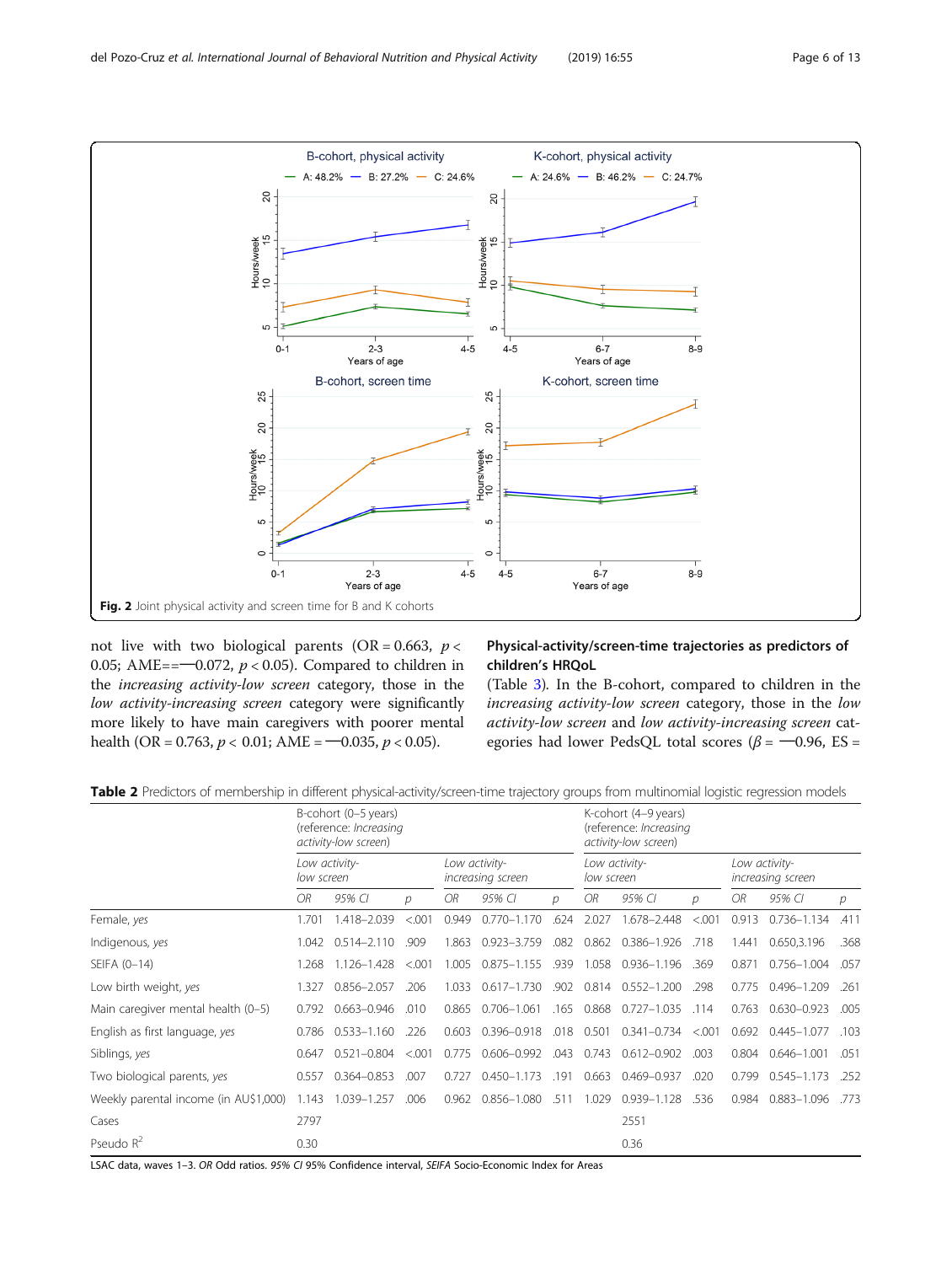<span id="page-6-0"></span>

|                                                                                                                                                                                                                                                                                                                                                                                                                                                                                                                                                                                                                                | PedsQL -      |                                 |    |                | PedsQL-         |                       |         |      | PedsQL-       |                                                                                                                                                                                                                                                                                                                                 |         |      | PedsQL-       | emotional health        |         |                 |
|--------------------------------------------------------------------------------------------------------------------------------------------------------------------------------------------------------------------------------------------------------------------------------------------------------------------------------------------------------------------------------------------------------------------------------------------------------------------------------------------------------------------------------------------------------------------------------------------------------------------------------|---------------|---------------------------------|----|----------------|-----------------|-----------------------|---------|------|---------------|---------------------------------------------------------------------------------------------------------------------------------------------------------------------------------------------------------------------------------------------------------------------------------------------------------------------------------|---------|------|---------------|-------------------------|---------|-----------------|
|                                                                                                                                                                                                                                                                                                                                                                                                                                                                                                                                                                                                                                | total score   |                                 |    |                | physical health |                       |         |      | social health |                                                                                                                                                                                                                                                                                                                                 |         |      |               |                         |         |                 |
|                                                                                                                                                                                                                                                                                                                                                                                                                                                                                                                                                                                                                                | $\infty$      | 95% CI                          | 53 | $\sigma$       | $\infty$        | 95% CI                | ES      | σ    | B             | 95% CI                                                                                                                                                                                                                                                                                                                          | £S      | Q    | $\omega$      | 95% CI                  | ES      | p               |
| B-cohort (0-5 years)                                                                                                                                                                                                                                                                                                                                                                                                                                                                                                                                                                                                           |               |                                 |    |                |                 |                       |         |      |               |                                                                                                                                                                                                                                                                                                                                 |         |      |               |                         |         |                 |
| Joint trajectories (Reference: Increasing activity-low screen)                                                                                                                                                                                                                                                                                                                                                                                                                                                                                                                                                                 |               |                                 |    |                |                 |                       |         |      |               |                                                                                                                                                                                                                                                                                                                                 |         |      |               |                         |         |                 |
| Low activity-low screen                                                                                                                                                                                                                                                                                                                                                                                                                                                                                                                                                                                                        |               | $-0.96$ $-1.01$ $-0.01$ $-0.01$ |    | 647            | $-1.60$         | $-2.63 - 0.56$        | $-0.15$ | .002 | $-0.67$       | $-2.08 - 0.73$                                                                                                                                                                                                                                                                                                                  | $-0.05$ | 349  |               | $-0.61$ $-1.97 - 0.76$  | $-0.04$ | 385             |
| Low activity-increasing screen                                                                                                                                                                                                                                                                                                                                                                                                                                                                                                                                                                                                 |               | $-1.44$ $-2.54 - 0.34$ $-0.34$  | 5  | $\frac{1}{2}$  | $-2.00$         | $-3.20 - 0.81$        | $-0.19$ | 5ó   | $-0.60$       | $-2.22 - 1.03$                                                                                                                                                                                                                                                                                                                  | $-0.04$ | 473  | $-1.22$       | $-2.80 - 0.36$          | $-0.09$ | $\frac{131}{2}$ |
| Cases                                                                                                                                                                                                                                                                                                                                                                                                                                                                                                                                                                                                                          | 2215          |                                 |    |                | 2216            |                       |         |      | 2207          |                                                                                                                                                                                                                                                                                                                                 |         |      | 2214          |                         |         |                 |
| $R^2$ / adjusted $R^2$                                                                                                                                                                                                                                                                                                                                                                                                                                                                                                                                                                                                         | 060 / 056     |                                 |    |                | 041/056         |                       |         |      | 039 / 034     |                                                                                                                                                                                                                                                                                                                                 |         |      | 067/063       |                         |         |                 |
| KK-cohort (4-9 years)                                                                                                                                                                                                                                                                                                                                                                                                                                                                                                                                                                                                          |               |                                 |    |                |                 |                       |         |      |               |                                                                                                                                                                                                                                                                                                                                 |         |      |               |                         |         |                 |
| Joint trajectories (Reference: Increasing activity-low screen)                                                                                                                                                                                                                                                                                                                                                                                                                                                                                                                                                                 |               |                                 |    |                |                 |                       |         |      |               |                                                                                                                                                                                                                                                                                                                                 |         |      |               |                         |         |                 |
| Low activity-low screen                                                                                                                                                                                                                                                                                                                                                                                                                                                                                                                                                                                                        |               | $-1.40 - 2.55 - -0.25 - -0.12$  |    | $-210$         | $-1.50$         | $-2.84 - 0.15 - 0.11$ |         | 029  |               | $-1.95$ $-3.64 - -0.25$ $-0.12$                                                                                                                                                                                                                                                                                                 |         | .024 |               | $-0.84$ $-2.39$ $-0.71$ | $-0.05$ | 288             |
| Low activity-increasing screen $-2.29$ $-3.61$ $-0.97$ $-0.20$                                                                                                                                                                                                                                                                                                                                                                                                                                                                                                                                                                 |               |                                 |    | $\overline{5}$ | $-3.19^{a}$     | $-4.73 - 1.66 - 0.24$ |         | ຣຸ   |               | $-2.19$ $-4.13 - 0.25$                                                                                                                                                                                                                                                                                                          | $-0.13$ | .027 |               | $-0.58$ $-2.35 - 1.20$  | $-0.04$ | 523             |
| Cases                                                                                                                                                                                                                                                                                                                                                                                                                                                                                                                                                                                                                          | 2062          |                                 |    |                | 2062            |                       |         |      | 2062          |                                                                                                                                                                                                                                                                                                                                 |         |      | 2062          |                         |         |                 |
| $R^2$ / adjusted $R^2$                                                                                                                                                                                                                                                                                                                                                                                                                                                                                                                                                                                                         | 0.101 / 0.096 |                                 |    |                | 0.061 / 0.055   |                       |         |      | 0.065 / 0.060 |                                                                                                                                                                                                                                                                                                                                 |         |      | 0.087 / 0.083 |                         |         |                 |
| Indigenous background (yes/no), birth weight at or below 2.5 kg. (yes/no), and area-level socio-economic dneasured by the Socio-Economic Index for Areas), main caregiver's mental health (measured by<br>the Kessler 6 scale), main language spoken at home (English/other), weekly parental income (adjusted to 2008 prices using the Consumer Price Index), and whether the study child had siblings (yes/no) and two<br>biological parents (yes/no) in the household. <sup>a</sup> indicates statistically<br>LSAC data, Waves 1-3. PedsQL Paediatric Quality of Life Inventory.<br>Bold data is statistically significant |               |                                 |    |                |                 |                       |         |      |               | Unstandardized coefficients from ordinary least square regression models. All models control for child's gender (male/female), age (in months)<br>significantly different from coefficient on low activity-low screen (p < 0.05) in a Wald test. ES Effect size, calculated as $\beta \times$ (SD <sub>y</sub> /SD <sub>y</sub> |         |      |               |                         |         |                 |

Table 3 Associations between joint physical-activity/screen-time trajectories and health-related quality-of-life outcomes (PedsQL) Table 3 Associations between joint physical-activity/screen-time trajectories and health-related quality-of-life outcomes (PedsQL)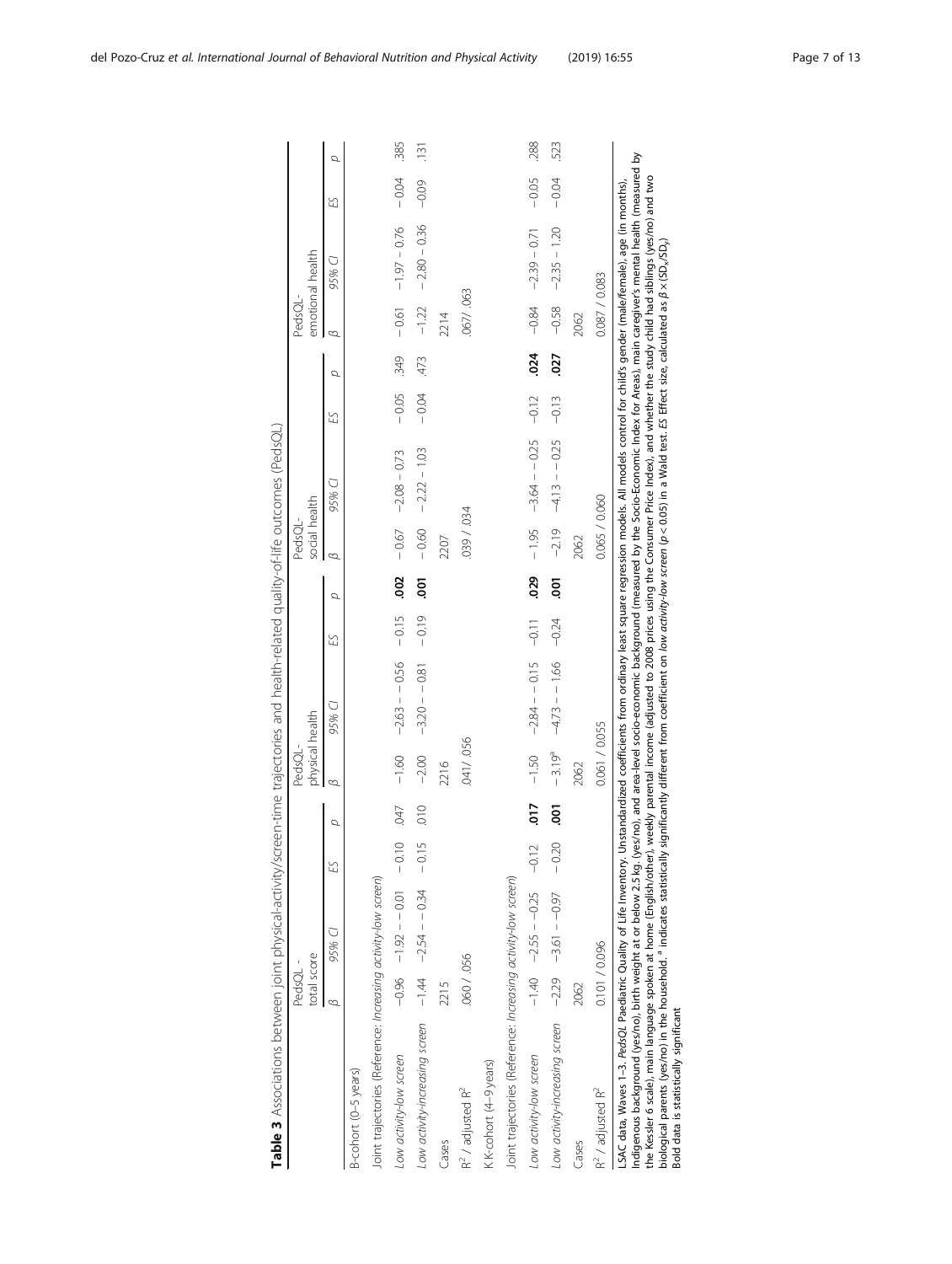$-0.10, p = 0.047 \& \beta = -1.44, ES = -0.15, p = 0.010$ and lower PedsQL physical health scores ( $\beta$  = -1.60, ES =  $-0.015$ ,  $p = 0.002$  &  $\beta = -2.00$ , ES =  $-0.19$ ,  $p =$ 0.001) at Wave 3.

In the K-cohort, compared to children in the increasing activity-low screen category, those in the low activity-low screen and low activity-increasing screen categories had significantly lower PedsQL total scores  $(\beta = -1.40, \text{ ES} = -0.12, p = 0.017 \& \beta = -2.29, \text{ ES} =$  $-0.20$ ,  $p = 0.001$ ), PedsQL physical health scores  $(\beta = -1.50, \text{ ES} = -0.11, p = 0.029 \& \beta = -3.19, \text{ ES} = -1.50$ 0.24,  $p = 0.001$ ) and PedsQL social health scores  $(\beta = -1.95, \text{ ES} = -0.12, p = 0.024 \& \beta = -2.19, \text{ ES} =$  $-0.13$ ,  $p = 0.027$ ) at Wave 3. Results from Wald tests indicated that K-cohort children in the low activity-low screen category had significantly better PedsQL physical health scores than those in the low activity-increasing screen category ( $p < 0.05$ ).

# Physical-activity/screen-time trajectories as predictors of children's socio-emotional outcomes

(Table [4\)](#page-8-0). In the B-cohort, compared to children in the increasing activity-low screen category, those in the low activity-increasing screen category had significantly higher total SDQ scores ( $\beta$  = 0.69, ES = 0.15,  $p$  = 0.07) and SDQ hyperactivity scores ( $\beta$  = 0.36, ES = 0.18,  $p$  = 0.02). Results from Wald tests indicated that B-cohort children in the low activity-low screen category displayed significantly better scores than those in the low activityincreasing screen category in all outcomes ( $p < 0.05$ ) except SDQ emotional problems  $(p < 0.1)$ .

In the K-cohort, compared to children in the increasing activity-low screen category, those in the low activity-increasing screen category had significantly higher total SDQ scores ( $β = 0.74$ , ES = 0.15,  $p = 0.010$ ) and more SDQ peer problems ( $\beta$  = 0.39, ES = 0.25, p < 0.001), whereas children in the low activity-low screen category had significantly more SDQ peer problems  $(\beta = 0.24, ES = 0.16, p = 0.002).$ 

# **Discussion**

While researchers and policymakers recognize the importance of increasing physical activity and reducing screen time in infants and young children, few studies have leveraged the power of maturing longitudinal datasets to understand these behaviors as jointly-determined developmental trajectories. This study of two national cohorts of Australian children aged  $0-5$  ( $n = 4,164$ ) and 4–9 years ( $n = 3,979$ ) was, to our knowledge, the first to map joint trajectories in physical-activity and screentime behaviors, identify their socio-demographic antecedents, and establish their consequences on children's HRQoL and socio-emotional outcomes.

Consistent with previous studies, we generally observed overall declines in physical activity and increases in screen time from the age of 4 as children grew older [[33,](#page-11-0) [34\]](#page-11-0). However, our trajectory analyses revealed that only about one quarter of all children demonstrate this suboptimal pattern. Another quarter experienced longitudinal time-use trajectories characterised by increasing levels of physical activity and consistently low levels of screen time. The largest group of children (about half of the sample) exhibited time-use profiles characterised by low levels of both screen time and physical activity—a pattern previously reported for children older than those in our sample [[10\]](#page-11-0). These results suggests that physicalactivity and screen-time behaviors are related in complex ways  $[10]$  $[10]$ , with trade-offs between them and—potentially—with other uses of time not considered here (e.g., sleep or other sedentary behaviors) [\[35](#page-11-0)]. These complex time-substitution processes deserve further investigation. Altogether, this set of results warns against assuming homogeneity in the physical-activity and screen-time behaviors of different children as they grow older.

Consistent with findings of studies focusing on single outcomes or trajectories, children with joint time-use trajectories characterised by increasing levels of physical activity and low levels of screen time displayed the highest HRQoL and the best social-emotional outcomes. Conversely, children with trajectories characterized by low levels of physical activity and increasing levels of screen time displayed the least desirable outcomes. While these associations were more pronounced for physical health, they also manifested for social and emotional health. This pattern of results suggests a longitudinal dose-response association between engagement in healthy time-use behaviors and positive HRQoL and socio-emotional outcomes in children from the early years. This aligns with current policy guidelines that emphasize the importance of establishing healthy lifestyle habits from birth [\[36](#page-11-0)–[38\]](#page-12-0). Inspection of covariateadjusted effect sizes—as reflected by standardized beta coefficients—revealed that these are of a small-tomoderate magnitude. For example, for the PedsQL, these ranged from 0.10 to 0.19 in the B-cohort and 0.11 to 0.24 in the K-cohort. For the SDQ, the analogous ranges of effect sizes were 0.15 to 0.18 in the B-cohort and 0.15 to 0.25 in the K-cohort. Continuous exposure to unhealthy time-use trajectories may exacerbate negative health-related outcomes as these individuals grow older [[39\]](#page-12-0). Further, these effects also accumulate over the population, increasing the public health burden.

Our results also hint at the relative importance of physical-activity vs. screen-time trajectories in determining children's HRQoL and socio-emotional outcomes. Differences in HRQoL outcomes between children experiencing low activity-low screen and low activity-increasing screen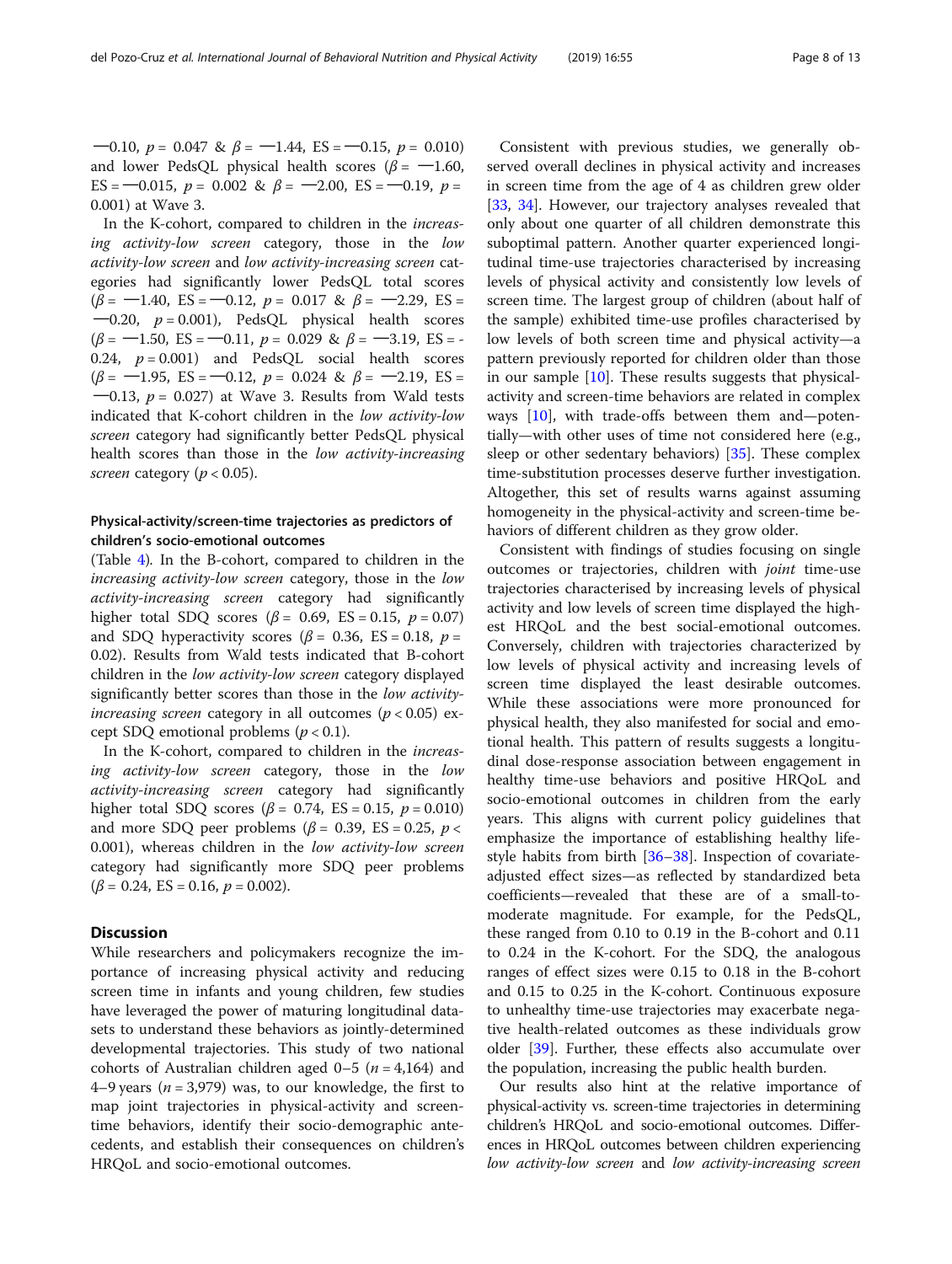<span id="page-8-0"></span>

| Table 4 Associations between joint physical-activity/scr                                                                                                                                                                                                                                                                                                                                                                                                                                                                                                                                                                                                                                                                                                                                                                                                       | .<br>SDQ    |                                         |      |                            | SDQ-                |                |      |      | gg          | reen-time trajectories and socio-emotional outcomes (SDQ)                                                                                       |      |               | SDO                 |                                                      |         |      | SDQ-              |                    |      |          |  |
|----------------------------------------------------------------------------------------------------------------------------------------------------------------------------------------------------------------------------------------------------------------------------------------------------------------------------------------------------------------------------------------------------------------------------------------------------------------------------------------------------------------------------------------------------------------------------------------------------------------------------------------------------------------------------------------------------------------------------------------------------------------------------------------------------------------------------------------------------------------|-------------|-----------------------------------------|------|----------------------------|---------------------|----------------|------|------|-------------|-------------------------------------------------------------------------------------------------------------------------------------------------|------|---------------|---------------------|------------------------------------------------------|---------|------|-------------------|--------------------|------|----------|--|
|                                                                                                                                                                                                                                                                                                                                                                                                                                                                                                                                                                                                                                                                                                                                                                                                                                                                | total score |                                         |      |                            |                     | hyperactivity  |      |      |             | peer problems                                                                                                                                   |      |               |                     | conduct problems                                     |         |      |                   | emotional problems |      |          |  |
|                                                                                                                                                                                                                                                                                                                                                                                                                                                                                                                                                                                                                                                                                                                                                                                                                                                                | $\beta$     | 95% CI                                  | ES   | σ                          | $\overline{\omega}$ | 95% CI         | ES   | σ    | B           | 95% CI                                                                                                                                          | ES   | p             | $\overline{\omega}$ | 95% CI                                               | ES      | σ    | $\omega$          | 95% CI             | ES   | $\sigma$ |  |
| B-cohort (0-5 years)                                                                                                                                                                                                                                                                                                                                                                                                                                                                                                                                                                                                                                                                                                                                                                                                                                           |             |                                         |      |                            |                     |                |      |      |             |                                                                                                                                                 |      |               |                     |                                                      |         |      |                   |                    |      |          |  |
| Joint trajectories (Reference: Increasing activity-low screen)                                                                                                                                                                                                                                                                                                                                                                                                                                                                                                                                                                                                                                                                                                                                                                                                 |             |                                         |      |                            |                     |                |      |      |             |                                                                                                                                                 |      |               |                     |                                                      |         |      |                   |                    |      |          |  |
| Low activity-<br>low screen                                                                                                                                                                                                                                                                                                                                                                                                                                                                                                                                                                                                                                                                                                                                                                                                                                    |             | $-0.22 -0.65 - 0.21 -0.05$ .313 $-0.03$ |      |                            |                     |                |      |      |             | $-0.23 - 0.17 - 0.01$ $-0.08 - 0.22 - 0.06 - 0.05$ 290                                                                                          |      |               | $-0.06$             | $-0.23 - 0.11 - 0.03$ .503 .503 .500 - 0.000 - 0.004 |         |      |                   |                    |      | .388     |  |
| increasing screen<br>Low activity-                                                                                                                                                                                                                                                                                                                                                                                                                                                                                                                                                                                                                                                                                                                                                                                                                             |             | $0.69^9$ $0.19 - 1.19$                  |      | $0.15$ .007 $0.36^{\circ}$ |                     | $0.13 - 0.59$  | 0.18 | .002 | $0.13^{a}$  | $-0.03 - 0.29$                                                                                                                                  | 0.09 | $\frac{1}{2}$ | $0.13^{a}$          | $-0.07 - 0.33$                                       | 0.08    | .193 | 0.07 <sup>b</sup> | $-0.10 - 0.23$     | 0.05 | 430      |  |
| Cases                                                                                                                                                                                                                                                                                                                                                                                                                                                                                                                                                                                                                                                                                                                                                                                                                                                          | 2218        |                                         |      |                            | 2218                |                |      |      | 2219        |                                                                                                                                                 |      |               | 2219                |                                                      |         |      | 2219              |                    |      |          |  |
| $R^2$ / adjusted $R^2$ . 103 / .098                                                                                                                                                                                                                                                                                                                                                                                                                                                                                                                                                                                                                                                                                                                                                                                                                            |             |                                         |      |                            | 0/9/0               | $\overline{O}$ |      |      | 055 / 0.050 |                                                                                                                                                 |      |               | 054 / 0.050         |                                                      |         |      | 041/0036          |                    |      |          |  |
| B K-cohort (4-9 years)                                                                                                                                                                                                                                                                                                                                                                                                                                                                                                                                                                                                                                                                                                                                                                                                                                         |             |                                         |      |                            |                     |                |      |      |             |                                                                                                                                                 |      |               |                     |                                                      |         |      |                   |                    |      |          |  |
| Joint trajectories (Reference: Increasing activity-low screen)                                                                                                                                                                                                                                                                                                                                                                                                                                                                                                                                                                                                                                                                                                                                                                                                 |             |                                         |      |                            |                     |                |      |      |             |                                                                                                                                                 |      |               |                     |                                                      |         |      |                   |                    |      |          |  |
| Low activity-<br>low screen                                                                                                                                                                                                                                                                                                                                                                                                                                                                                                                                                                                                                                                                                                                                                                                                                                    | 0.46        | $-0.03 - 0.94$ 0.09                     |      | 0.07                       |                     | $-0.16 - 0.29$ | 0.03 | 570  | 0.24        | 0.09-0.40                                                                                                                                       | 0.16 | .002          | 0.00                | $-0.14 - 0.14$                                       | 0.00    | .999 | 0.15              | $-0.02 - 0.32$     | 0.09 | .086     |  |
| increasing screen<br>Low activity-                                                                                                                                                                                                                                                                                                                                                                                                                                                                                                                                                                                                                                                                                                                                                                                                                             | 0.74        | $0.18 - 1.30$                           | 0.15 | $.010$ 0.24                |                     | $-0.02 - 0.50$ | 0.10 | 070  | $0.39^{b}$  | $0.21 - 0.57$                                                                                                                                   | 0.25 | 500           | $-0.03$             | $-0.19 - 0.13$                                       | $-0.02$ | .702 | 0.14              | $-0.05 - 0.33$     | 0.08 | .152     |  |
| Cases                                                                                                                                                                                                                                                                                                                                                                                                                                                                                                                                                                                                                                                                                                                                                                                                                                                          | 2062        |                                         |      |                            | 2062                |                |      |      | 2062        |                                                                                                                                                 |      |               | 2062                |                                                      |         |      | 2063              |                    |      |          |  |
| $R^2$ / adjusted $R^2$ . 135 / .131                                                                                                                                                                                                                                                                                                                                                                                                                                                                                                                                                                                                                                                                                                                                                                                                                            |             |                                         |      |                            | 111 / 1             | 8 <sup>o</sup> |      |      | 077/072     |                                                                                                                                                 |      |               | 065 / 060           |                                                      |         |      | 076/071           |                    |      |          |  |
| Indigenous background (yes/no), birth weight at or below 2.5 kg. (yes/no), and area-level socio-economic background (measured by the Socio-Economic Index for Areas), main caregiver's mental health (measured by<br>biological parents (yes/no) in the household. <sup>a</sup> statistically significantly different from coefficient on <i>low activity-low screen (p</i> < 0.05) in a Wald test, or <sup>b</sup> trending towards being significantly different (p < 0.<br>the Kessler 6 scale), main language spoken at home (English/other), weekly parental income (adjusted to 2008 prices using the Consumer Price Index), and whether the study child has siblings (yes/no) and two<br>LSAC data, Waves 1-3. SDQ Strength and Difficulties Questionnaire.<br>Bold data is statistically significant<br>size, calculated as $\beta \times (SD_x/SD_y)$ |             |                                         |      |                            |                     |                |      |      |             | Unstandardized coefficients from ordinary least square regression models. All models control for child's gender (male/female), age (in months), |      |               |                     |                                                      |         |      |                   |                    |      |          |  |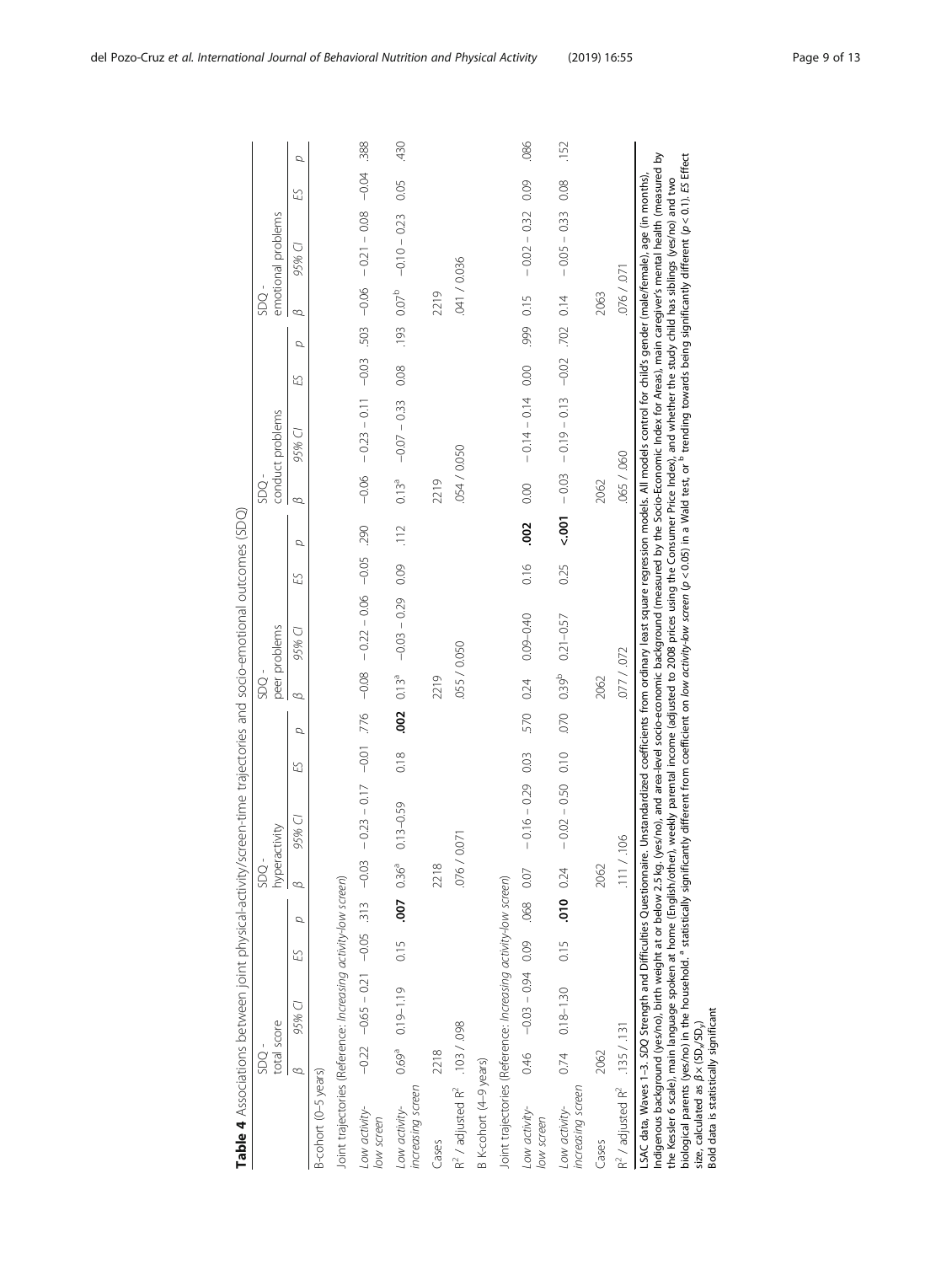trajectories were rarely statistically significant (1 in 8 parameters; physical health in the K-cohort). In contrast, children in either of these trajectories often experienced significantly poorer HRQoL than children in the *increasing* activity-low screen trajectory (4 in 8 parameters for the Bcohort and 6 in 8 parameters for the K-cohort). This suggests that longitudinal changes in physical activity behaviors may be more important than analogous changes in screentime behaviours in determining subsequent HRQoL [\[40](#page-12-0)]. For socio-emotional outcomes, however, the results for Bcohort children suggest that screen time matters more than physical activity—although the pattern is less clear for Kcohort children.

The preponderance of physical activity in explaining HRQoL may occur because the PedsQL measure incorporates physical health, and the connections between physical activity and physical health are well-established [\[6](#page-11-0), [8](#page-11-0)]. In fact, the PedsQL physical-health subscale is the most strongly influenced by membership in the increasing physical-activity trajectory. The dominance of screen time in influencing socio-emotional outcomes may suggest that over-use of TVs, computers, and other screens may have behavioural and/or brain consequences, which may in turn manifest as internalising and externalising behaviours. This aligns with evidence suggesting that prolonged exposure to screen time is associated with poorer psycho-social outcomes amongst young children [\[41](#page-12-0)].

Concerning cohort differences, social health (PedsQL) and peer problems (SDQ) were negatively impacted by membership in either of the less healthy time-use trajectories in the K-cohort, but not the B-cohort. This may reflect the importance of physical activity for social interactions as children grow older (e.g., playing active games or engaging in team sports).

Given their important consequences on HRQoL and socio-emotional outcomes, identifying the sociodemographic factors predicting membership in different physical-activity/screen-time trajectories amongst infants and young children constitutes an important task; one that may contribute to developing timely and targeted interventions [\[42](#page-12-0)]. This study identified several factors associated with a lower likelihood of children falling into the healthiest time-use trajectory (increasing activity-low screen) and/or a higher likelihood of falling into the unhealthiest time-use trajectory (low activity-low screen or low activity-increasing screen). These factors included being female, not speaking English at home, not living with two biological parents, having no siblings, having a high household income, living in an advantaged neighbourhood, and having parents with poor mental health.

To gain insights into the magnitude of associations, we estimated AMEs. In the B-cohort, these suggested that the probability of membership into the healthiest time-use category increased by having two biological parents (an 8.7% increase), having siblings (7.5%), being male (6.4%), and speaking English as a first language (6.2%). The probability decreased by 3% for a one-unit increase in the SEIFA score, and increased by 3.9% for a one-unit increase in main caregiver mental health (Kessler 6 scale). In the K-cohort, the probability increased by 10.6% for speaking English as a first language, 8.5% for being male, 6.6% for having two biological parents, and 5.5% for having siblings. Altogether, these effects appear to be of a small-to-moderate size. Further, the models' pseudo- $R^2$  values (0.30 for the B-cohort and 0.36 for the K-cohort) suggest that unobserved factors are responsible for a large share of children's propensities to fall into different time-use trajectories.

Generally, the factors found to predict membership in unhealthy time-use categories align with those previously reported to reduce physical activity and/or increase screen time in point-in-time studies, and many are commonly identified risk factors for negative outcomes in children [[43](#page-12-0)–[45](#page-12-0)]. As an exception, B-cohort children who lived in more advantaged households (as reflected by parental income) or neighbourhoods (as reflected by SEIFA scores) were more likely to fall into the low activity-low screen time-use category than into the healthier increasing activity-low screen category. It is possible that more advantaged parents substitute some of their children's physical activity time with time spent in educational activities—such as reading, singing or taking part in organized lessons [\[46](#page-12-0)]. This points to the importance of considering the latter in future research.

There were some differences between the B- and Kcohort in the factors that predicted membership in healthier time-use categories. For example, parental income and SEIFA score were significant predictors for children in the B-cohort, but not for K-cohort children. However, inspection of the point estimates revealed that the direction of association for all covariates was consistent across cohorts. This suggests that differences across cohorts in the few variables which are, and are not, statistically significant are a product of statistical power.

Despite the uniqueness of our findings, several datadriven study limitations must be acknowledged. First, the data used covers the period 2004–2008. Since then, there have been significant developments in children's opportunities to engage in screen time (e.g., emergence of tablet devices and smartphones) [[41](#page-12-0), [47](#page-12-0)]. These new devices may have increased screen time at the expense of other activities in more recent cohorts. These devices may have also changed the type of content that children are viewing during their screen time. As such, it is possible that the results presented here are not generalizable to contemporary children of the target ages. However, our findings are relevant to those children whose trajectories we explored (i.e., children who are now aged 15–19 years old).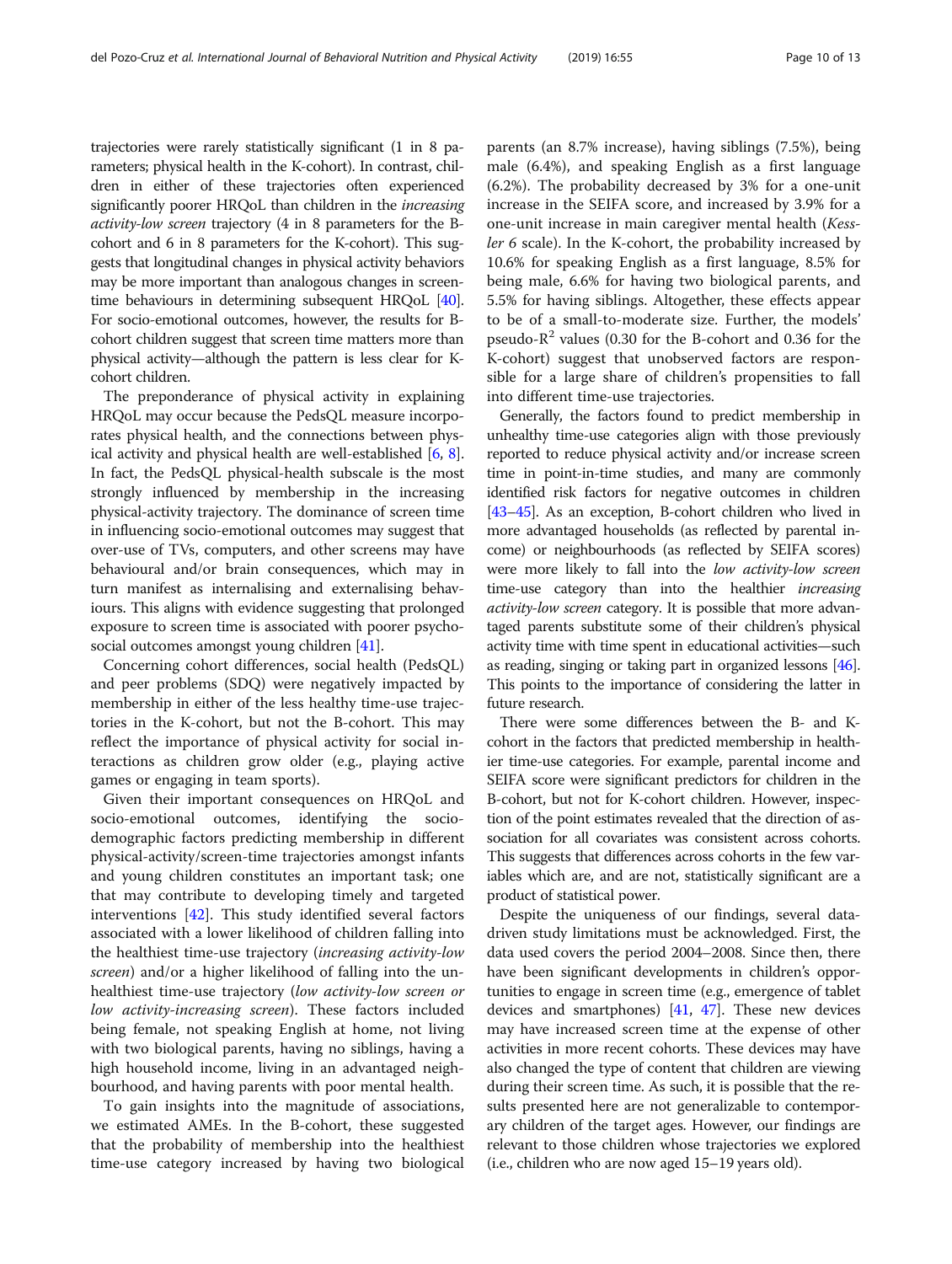<span id="page-10-0"></span>Second, the time-use data capture only 2 days in the lives of children each year, and it is possible that these days are not representative of their habitual time-use patterns. This may have introduced measurement error in the analyses, potentially diluting the magnitude of some of the existing associations. Yet, methodological research indicates that time-use diaries capture more valid and reliable information on actual time expenditure than stylised time-use survey questions, and are less invasive and resource intensive than participant observation [\[48](#page-12-0)]. Further, the LSAC time-use diaries have been previously used successfully to study both physical activity and screen time [\[49](#page-12-0), [50\]](#page-12-0).

Third, we rely on parent-reported rather than objectively measured (or child-reported) measures of physical activity. Based on methodological studies comparing objective and subjective measures, it is possible that the identified levels of physical activity are over-reported [[51\]](#page-12-0). While it is possible that the parent-reported measures of screen time are also over-reported [\[41](#page-12-0)], methods to capture screen time objectively (e.g., wearable cameras) are expensive and difficult to apply in large-scale surveys, particularly for younger children [[41](#page-12-0), [52](#page-12-0)].

Fourth, we were unable to derive complete longitudinal trajectories over ages 0–9 years, and instead relied on two separately estimated sets of trajectories for children aged 0–4 years (B-cohort) and 5–9 years (K-cohort). This approach is therefore blind to possible cohort changes in the prevalence, predictors and consequences of the different trajectories. Other study limitations included the need to impute a substantial amount of timeuse information to derive longitudinal trajectories, and use of a coarse measure of physical activity that does not distinguish its intensity.

These limitations are nevertheless eclipsed by significant study strengths. These include the use of unique, longitudinal time-use-diary data from a nationally-representative dataset, availability of information on a large number of children, use of a broad range of high-quality, validated measures of children's HRQoL and social-emotional outcomes, and innovative application of non-parametric growth mixture modelling to identify jointly-determined physical-activity/screen-time trajectories.

# Conclusions

This study generated first-time evidence on the joint physical-activity/screen-time trajectories of infants and young children. Key findings indicate that developmental trajectories characterised by low levels of physical activity and screen time are most common, but those characterised by high levels of physical activity and screen time are associated with the best HRQoL and socioemotional outcomes. Some groups of children consistently enter time-use trajectories characterised by low

levels of physical activity and high levels of screen time, which lead to the worst outcomes. This includes children who are female, from non-English-speaking backgrounds, not living with two biological parents, in affluent households and neighbourhoods, without siblings and whose parents have poorer mental health. Collectively, the evidence suggests that interventions aimed at promoting healthy use of time amongst infants and young children should target these children. The longterm effects of time-use trajectories observed in the data—despite moderate in size—underscore the importance of encouraging children to develop healthy lifestyle habits during the early years. Altogether, these findings have the potential to inform policy development concerning health promotion in infants and young children, stressing the importance of increasing physical activity and reducing screen time. Certain cohorts of at-risk children require more urgent attention.

# Additional files

[Additional file 1:](https://doi.org/10.1186/s12966-019-0816-3) Table S1. Allocation of pre-determined LSAC time-use categories to physical activity and screen time. (DOCX 24 kb)

[Additional file 2:](https://doi.org/10.1186/s12966-019-0816-3) Patterns in and treatment of missing data. (DOCX 23 kb)

[Additional file 3:](https://doi.org/10.1186/s12966-019-0816-3) Sensitivity analyses to determine the optimal joint physical-activity/screen-time trajectories according to different methological decisions. (DOCX 16 kb)

[Additional file 4:](https://doi.org/10.1186/s12966-019-0816-3) Table S4. Average marginal effects for multinomial regression models presented in Table [2.](#page-5-0) (DOCX 16 kb)

#### Abbreviations

HRQoL: Health-related quality-of-life; LSAC: The Longitudinal Study of Australian Children; SDQ: Strength and difficulties questionnaire

#### Acknowledgements

This research uses unit record data from Growing Up in Australia: The Longitudinal Study of Australian Children. The study is conducted in partnership between the Department of Social Services (DSS), the Australian Institute of Family Studies (AIFS), and the Australian Bureau of Statistics (ABS). The findings and views reported in this paper are those of the authors and should not be attributed to the ARC, DSS, AIFS, or the ABS. Francisco Perales's contribution was supported by the Australian Research Council Centre of Excellence for Children and Families over the Life Course (CE140100027). Kylie Hesketh's contribution was supported by an Australian Research Council Future Fellowship (FT130100637).

#### Authors' contributions

BdPC conceptualized the study, conducted the analyses, and drafted the initial manuscript; FP contributed to the conceptualization of the study and the analytic approach, conducted some of the analyses, and reviewed and revised the manuscript; PP contributed to the conceptualization of the study, provided input into the analyses, and reviewed and revised the manuscript; MN, KDH, Lonsdale and Sanders critically reviewed and revised the manuscript for important intellectual content. All authors approved the final manuscript as submitted and agree to be accountable for all aspects of the work.

#### Funding

This was done with no particular funding support.

#### Availability of data and materials

The datasets generated and/or analysed during the current study are available in the Australian Data Archive repository, [https://dataverse.ada.edu.](https://dataverse.ada.edu.au/dataverse/ada) [au/dataverse/ada](https://dataverse.ada.edu.au/dataverse/ada)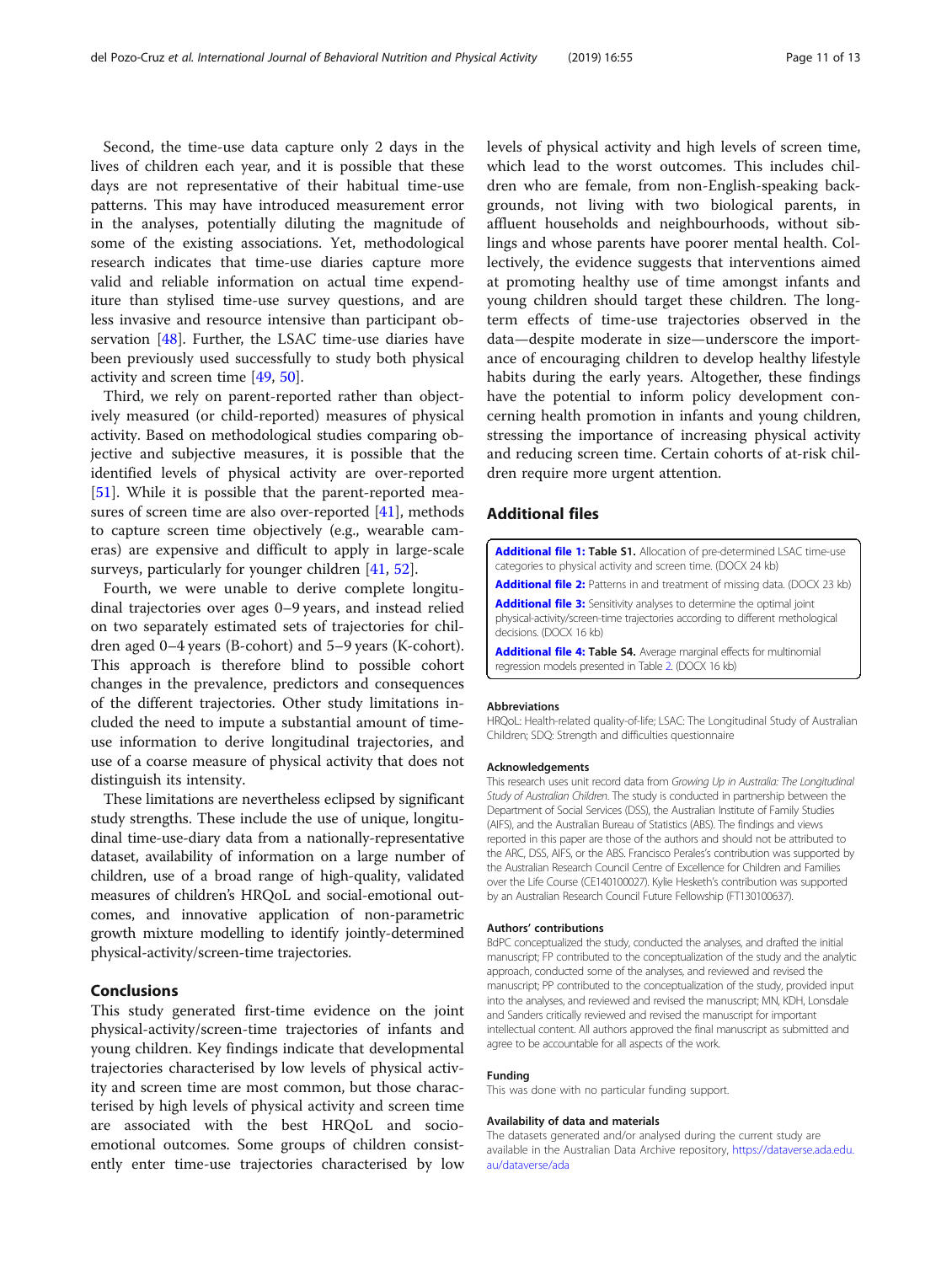#### <span id="page-11-0"></span>Ethics approval and consent to participate

The Australian Institute of Family Studies Ethics Committee received ethics approval for the LSAC project, including participant written informed consent.

#### Consent for publication

Not applicable.

#### Competing interests

The authors declare that they have no competing interests.

#### Author details

<sup>1</sup>Motivation and Behaviour Research Program, Institute for Positive Psychology and Education, Faculty of Health Sciences, Australian Catholic University, Street: Level 10, 33 Berry Street, North Sydney NSW 2060, PO Box 968, Sydney 2059, Australia. <sup>2</sup>ARC Centre of Excellence for Children and Families over the Life Course (Life Course Centre), Institute for Social Science Research, The University of Queensland, Brisbane, Australia. <sup>3</sup>Institute for Physical Activity and Nutrition, School of Exercise and Nutrition Science, Faculty of Health, Deakin University, Geelong, Australia.

### Received: 1 February 2019 Accepted: 2 July 2019 Published online: 08 July 2019

#### References

- 1. Carson V, Chaput JP, Janssen I, Tremblay MS. Health associations with meeting new 24-hour movement guidelines for Canadian children and youth. Prev Med. 2017;95:7–13.
- 2. Cliff DP, McNeill J, Vella SA, Howard SJ, Santos R, Batterham M, et al. Adherence to 24-hour movement guidelines for the early years and associations with social-cognitive development among Australian preschool children. BMC Public Health. 2017;17(Suppl 5):857.
- 3. Janssen I, Roberts KC, Thompson W. Is adherence to the Canadian 24-hour movement behaviour guidelines for children and youth associated with improved indicators of physical, mental, and social health? Appl Physiol Nutr Metab. 2017;42(7):725–31.
- 4. Lee EY, Hesketh KD, Hunter S, Kuzik N, Rhodes RE, Rinaldi CM, et al. Meeting new Canadian 24-hour movement guidelines for the early years and associations with adiposity among toddlers living in Edmonton, Canada. BMC Public Health. 2017;17(Suppl 5):840.
- Jones RA, Hinkley T, Okely AD, Salmon J. Tracking physical activity and sedentary behavior in childhood: a systematic review. Am J Prev Med. 2013; 44(6):651–8.
- 6. Carson V, Lee EY, Hewitt L, Jennings C, Hunter S, Kuzik N, et al. Systematic review of the relationships between physical activity and health indicators in the early years (0-4 years). BMC Public Health. 2017;17(Suppl 5):854.
- 7. Tremblay MS, LeBlanc AG, Kho ME, Saunders TJ, Larouche R, Colley RC, et al. Systematic review of sedentary behaviour and health indicators in schoolaged children and youth. Int J Behav Nutr Phys Act. 2011;8:98.
- 8. Poitras VJ, Gray CE, Borghese MM, Carson V, Chaput JP, Janssen I, et al. Systematic review of the relationships between objectively measured physical activity and health indicators in school-aged children and youth. Appl Physiol Nutr Me. 2016;41(6):S197–239.
- 9. Poitras VJ, Gray CE, Janssen X, Aubert S, Carson V, Faulkner G, et al. Systematic review of the relationships between sedentary behaviour and health indicators in the early years (0-4 years). BMC Public Health. 2017; 17(Suppl 5):868.
- 10. Kwon S, Janz KF, Letuchy EM, Burns TL, Levy SM. Developmental trajectories of physical activity, sports, and television viewing during childhood to young adulthood: Iowa bone development study. JAMA Pediatr. 2015; 169(7):666–72.
- 11. Meredith-Jones K, Haszard J, Moir C, Heath AL, Lawrence J, Galland B, et al. Physical activity and inactivity trajectories associated with body composition in pre-schoolers. Int J Obes. 2018;42(9):1621–30.
- 12. Pate RR, Schenkelberg MA, Dowda M, McIver KL. Group-based physical activity trajectories in children transitioning from elementary to high school. BMC Public Health. 2019;19(1):323.
- 13. Rovio SP, Yang X, Kankaanpaa A, Aalto V, Hirvensalo M, Telama R, et al. Longitudinal physical activity trajectories from childhood to adulthood and their determinants: the young Finns study. Scand J Med Sci Spor. 2018;28(3): 1073–83.
- 14. Farooq MA, Parkinson KN, Adamson AJ, Pearce MS, Reilly JK, Hughes AR, et al. Timing of the decline in physical activity in childhood and adolescence: Gateshead millennium cohort study. Br J Sports Med. 2018;52(15):1002–6.
- 15. Dumuid D, Stanford TE, Martin-Fernandez JA, Pedisic Z, Maher CA, Lewis LK, et al. Compositional data analysis for physical activity, sedentary time and sleep research. Stat Methods Med Res. 2017;27(12):962280217710835.
- 16. Mullan K. Longitudinal analysis of LSAC time diary data: considerations for data users. In: Studies AIoF; 2014.
- 17. Soloff CLD, Johnstone R. LSAC technical paper number 1: sample design: Australian Institute of Family Studies. Australian Goverment; 2005;ISSN 1832–9918.
- 18. Christophe G, René É, Mean HJ-GC. A new method to impute intermittent missing values in longitudinal studies. Open J Stat. 2013;3(4A):26–40.
- 19. Genolini C, Alacoque X, Sentenac M, Arnaud C. Kml and kml3d: R packages to cluster longitudinal data. J Stat Softw. 2015;65(4):1–34.
- 20. [http://www.abs.gov.au/websitedbs/censushome.nsf/home/seifa.](http://www.abs.gov.au/websitedbs/censushome.nsf/home/seifa) ABoS. Accessed Sept 2018.
- 21. Kessler RC, Barker PR, Colpe LJ, Epstein JF, Gfroerer JC, Hiripi E, et al. Screening for serious mental illness in the general population. Arch Gen Psychiatry. 2003;60(2):184–9.
- 22. Kracht CL, Sisson SB. Sibling influence on children's objectively measured physical activity: a meta-analysis and systematic review. BMJ Open Sport Exerc Med. 2018;4(1):e000405.
- 23. Maher JP, Ra C, O'Connor SG, Belcher BR, Leventhal A, Margolin G, et al. Associations between maternal mental health and well-being and physical activity and sedentary behavior in children. J Dev Behav Pediatr. 2017;38(6):385–94.
- 24. Holdsworth M, Nicolaou M, Langoien LJ, Osei-Kwasi HA, Chastin SFM, Stok FM, et al. Developing a systems-based framework of the factors influencing dietary and physical activity behaviours in ethnic minority populations living in Europe - a DEDIPAC study. Int J Behav Nutr Phys Act. 2017;14(1):154.
- 25. Hesketh KR, O'Malley C, Paes VM, Moore H, Summerbell C, Ong KK, et al. Determinants of change in physical activity in children 0-6 years of age: a systematic review of quantitative literature. Sports Med. 2017;47(7):1349–74.
- 26. Varni JW, Seid M, Kurtin PS. PedsQL 4.0: reliability and validity of the pediatric quality of life inventory version 4.0 generic core scales in healthy and patient populations. Med Care. 2001;39(8):800–12.
- 27. Varni JW, Burwinkle TM, Seid M. The PedsQL as a pediatric patientreported outcome: reliability and validity of the PedsQL measurement model in 25,000 children. Expert Rev Pharmacoecon Outcomes Res. 2005;5(6):705–19.
- 28. Goodman R. The strengths and difficulties questionnaire: a research note. J Child Psychol Psychiatry. 1997;38(5):581–6.
- 29. Hawes DJ, Dadds MR. Australian data and psychometric properties of the strengths and difficulties questionnaire. Aust N Z J Psychiatry. 2004; 38(8):644–51.
- 30. Greene WH. Econometric analysis. Boston: Pearson; 2012.
- 31. Nieminen P, Lehtiniemi H, Vakakangas K, Huusko A, Rautio A. Standardised regression coefficient as an effect size index in summarising findings in epidemiological studies. Epidemiol Biostat Pu. 2013;10(4):e8854–15.
- 32. R Core Team. R: A language and environment for statistical computing. Austria: R Foundation for Statistical Computing V; 2013. [http://www.R](http://www.r-project.org/)[project.org/](http://www.r-project.org/)
- 33. Robinson TN, Hammer LD, Killen JD, Kraemer HC, Wilson DM, Hayward C, et al. Does television viewing increase obesity and reduce physical activity? Cross-sectional and longitudinal analyses among adolescent girls. Pediatrics. 1993;91(2):273–80.
- 34. Melkevik O, Torsheim T, Iannotti RJ, Wold B. Is spending time in screenbased sedentary behaviors associated with less physical activity: a cross national investigation. Int J Behav Nutr Phys Act. 2010;7:46.
- 35. Foley L, Dumuid D, Atkin AJ, Olds T, Ogilvie D. Patterns of health behaviour associated with active travel: a compositional data analysis. Int J Behav Nutr Phys Act. 2018;15(1):26.
- 36. Okely AD, Ghersi D, Hesketh KD, Santos R, Loughran SP, Cliff DP, et al. A collaborative approach to adopting/adapting guidelines - the Australian 24 hour movement guidelines for the early years (birth to 5 years): an integration of physical activity, sedentary behavior, and sleep. BMC Public Health. 2017;17(Suppl 5):869.
- 37. Tremblay MS, Carson V, Chaput JP, Connor Gorber S, Dinh T, Duggan M, et al. Canadian 24-hour movement guidelines for children and youth: an integration of physical activity, sedentary behaviour, and sleep. Appl Physiol Nutr Metab. 2016;41(6 Suppl 3):S311–27.